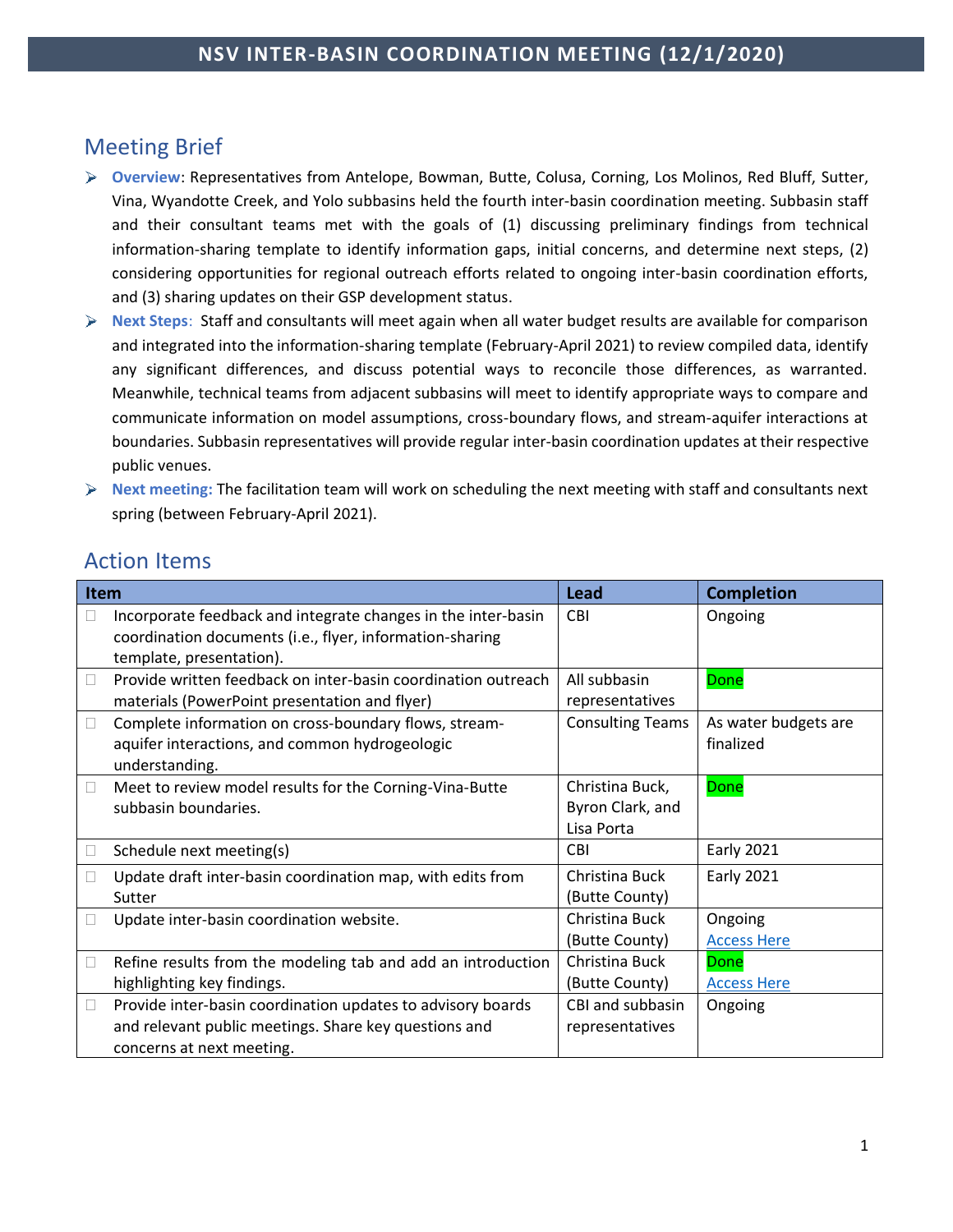# Summary

### **1. Meeting Purpose and Introduction**

This was the fourth meeting for the Northern Sacramento Valley (NSV) inter-basin coordination effort, and the second meeting with subbasin staff and consulting teams. The aim of this effort is to foster information-sharing and coordination across NSV subbasins as they develop their Groundwater Sustainability Plans (GSPs). Groundwater Sustainability Agency (GSA) representatives from NSV subbasins – Antelope, Bowman, Butte, Colusa, Corning, Los Molinos, Red Bluff, Sutter, Vina, Wyandotte Creek, and Yolo– met to:

- Discuss preliminary findings from technical information-sharing template and identify information gaps, initial concerns, and identify next steps
- Consider opportunities for regional outreach efforts related to ongoing inter-basin coordination efforts
- Share updates on GSP development status

#### Meeting Materials:

- 1. Agenda
- 2. Meeting Summary (8/24/20)
- 3. NSV Inter-basin Coordination Directory
- 4. Partially compiled draft NSV Technical Information-Sharing Template
- 5. Draft Inter-Basin Coordination Flyer [\(available here\)](http://www.buttecounty.net/wrcdocs/planning/SGWMA/InterbasinCoordination/06_NSV_InterBasin_Coordination_Flyer_v12-8-2020.pdf)

#### Desired objectives for the meeting:

Participants were asked what they considered most important to accomplish during the meeting. Some of the responses included:

- Gain understanding of other subbasins GSP work and consider options for regional coordination
- Get on the same page and foster coordination in GSP development
- Complete and review technical information template (identify what numbers do not match)
- Identify next steps for understanding differences in flow estimates and craft external messaging
- Determine overall modeling coordination goals and map out next steps for technical coordination/collaboration, relative to GSP development for 2022.

### **2. Meeting Summary**

Participants made revisions to the previous meeting summary (8/24/20). CBI will make those changes and bring back to the group for confirmation.

### **3. Technical Information-Sharing**

### **Information-Sharing Template:**

CBI refined the technical information-sharing template based on feedback received during the previous meeting. The template is closely aligned with [Article 8 §357.2 \(b\) \(1\) through \(4\).](https://groundwaterexchange.org/wp-content/uploads/2018/07/GSP-Regs-Art-8-Interagency-Agreements.pdf) During the previous meeting, subbasin representatives agreed to complete this template in phases [\[access template\]](http://www.buttecounty.net/wrcdocs/planning/SGWMA/InterbasinCoordination/2020-09-14_NSV_Technical_Information-Sharing_Template.xlsx). During Phase 1, technical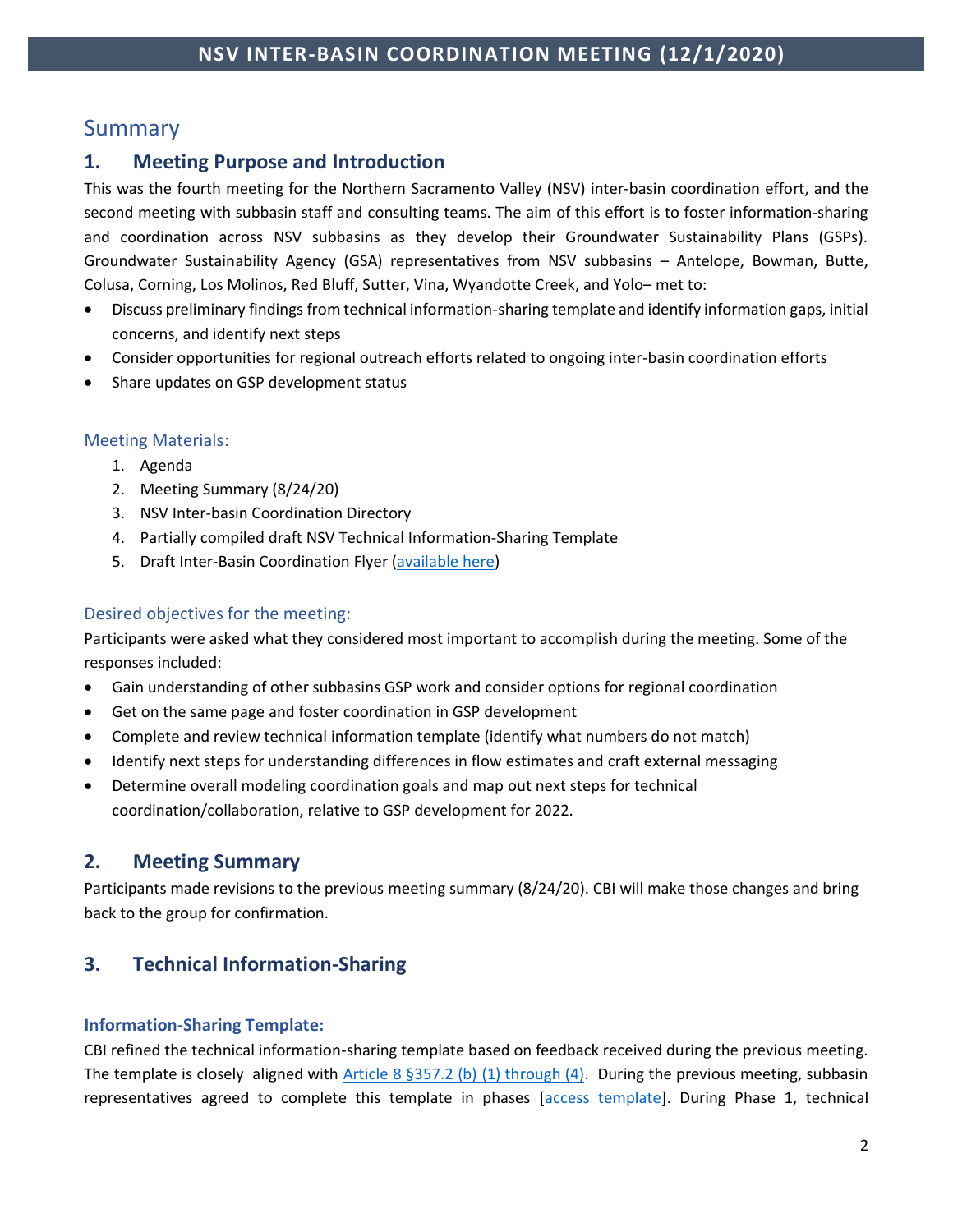consultants filled out information about the integrated hydrologic models (surface water-groundwater models) used to support the development of their Groundwater Sustainability Plans (GSPs). In Phase 2, consultants would provide information on cross-boundary flows, stream-aquifer interactions, and common hydrogeologic understanding. CBI coordinated with subbasin representatives to compile and present the information to guide discussions and identify any significant differences and potential issues. Since subbasins are at different stages in GSP development, not all water budget results were ready for comparison to fully complete the second phase. Below is a summary of key discussion themes, preliminary findings, and next steps related to technical information-sharing.

#### **Integrated Hydrological Models**

Integrated hydrological models simulate surface water-groundwater dynamics to estimate water budgets. The table below summarizes the different models utilized in the Northern Sacramento Valley to support Groundwater Sustainability Plan (GSP) development.

| <b>Subbasin</b>        | Model                                                           |
|------------------------|-----------------------------------------------------------------|
| <b>Butte</b>           | Butte Basin Groundwater Model 2020                              |
| Vina                   | Butte Basin Groundwater Model 2020                              |
| <b>Wyandotte Creek</b> | Butte Basin Groundwater Model 2020                              |
| Corning                | Refined version of C2VSim-FG v.1.0                              |
| Colusa                 | Refined version of C2VSimFG Beta 2                              |
| Antelope               | Tehama County Integrated Hydrologic Model (revised SVSim model) |
| <b>Bend</b>            | Tehama County Integrated Hydrologic Model (revised SVSim model) |
| Bowman                 | Tehama County Integrated Hydrologic Model (revised SVSim model) |
| <b>Red Bluff</b>       | Tehama County Integrated Hydrologic Model (revised SVSim model) |
| South Battle Creek     | Tehama County Integrated Hydrologic Model (revised SVSim model) |

The group agreed this information was ready to be shared publicly at respective subbasin public venues, as long as it is accompanied with a narrative introducing the document and highlighting key findings.

#### **Cross-boundary Flows**

Accounting for and understanding cross-boundary flows in hydrologically connected basins is key to successfully implement the Sustainable Groundwater Management Act (SGMA). Since the subbasins are using different models, the intention is to compile estimated flows at specific boundaries to assess whether model results suggest flows between basins occur in the same direction (i.e., are net flow directions between subbasins consistent?) and whether orders of magnitude are comparable.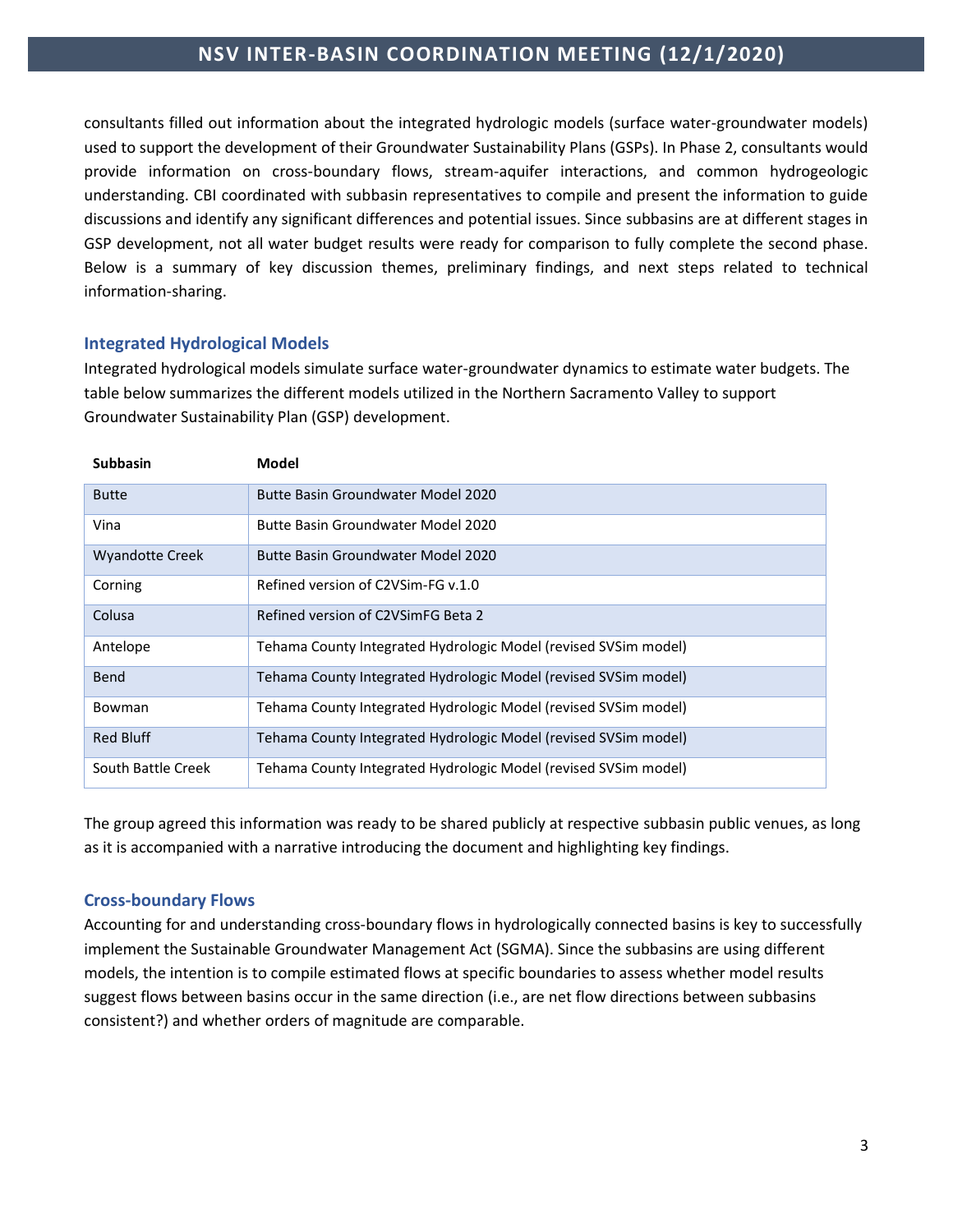#### *Information Gaps:*

- **Bowman, Antelope, Los Molinos, and Red Bluff** will have preliminary water budget results January or February 2021.
- **Sutter** will have their results February or March 2021.
- **North Yuba**: estimates can be extracted from the completed GSP.
- **Yolo:** Representatives agreed to follow up with more information after the meeting. The following information was shared via written correspondence: "There is no flow exchange [between Colusa subbasin] with Sutter by design. The UC Davis IWFM model that Yolo's model is based on does not have a general head boundary along that portion of the Sacramento River. In that model it was assumed that there is little exchange across that boundary based on analysis of the heads around the river. Representatives will continue to refine groundwater fluxes across basin boundaries and share relevant numbers for illustration purposes."

#### *Discussion:*

Preliminary water budget information for Butte, Colusa, Corning, Vina, and Wyandotte Creek were ready. Initial results show some differences in the Vina-Corning, Corning-Butte, and Colusa-Butte boundaries. Consulting teams emphasized these estimates are not final and are still subject to changes to ensure model outputs that are compared are done so in as consistent a way as possible, or reasons for differences can be identified. Further, it may be useful to consider including all available output from other models at boundaries, and additional information (e.g., initial conditions, contours, aquifer depths, etc.).

#### **Stream-aquifer interactions at boundaries**

Participants shared the following discussion questions in advance of the meeting to guide the conversation around stream-aquifer interactions:

- 1. Are all models consistently simulating gaining or losing streams for the same reaches? (again, looking at direction of flow between aquifer and streams)
- 2. Are the orders of magnitude comparable?

*Information Gaps:* Same as above. Sutter representatives shared that although their numbers are not available yet, knowing outputs from other models is helpful to be able to identify and address differences early on.

#### *Discussion:*

Preliminary data for Butte, Colusa, Corning, Vina, and Wyandotte Creek for cross-boundary flows and streamaquifer interactions were ready. Initial results show all models consistently simulating gaining or losing streams for the same reaches, except at the Butte-Corning boundary. Similar to cross-boundary flow results, preliminary estimates show some differences in the Vina-Corning, Corning-Butte, and Colusa-Butte boundaries, as well as at Stony Creek. The Butte Basin Groundwater Model (BBGM)'s boundary overlaps with the Sacramento River; therefore, when they combine cross-boundary flows and stream-aquifer interactions at boundaries, the difference decreases significantly.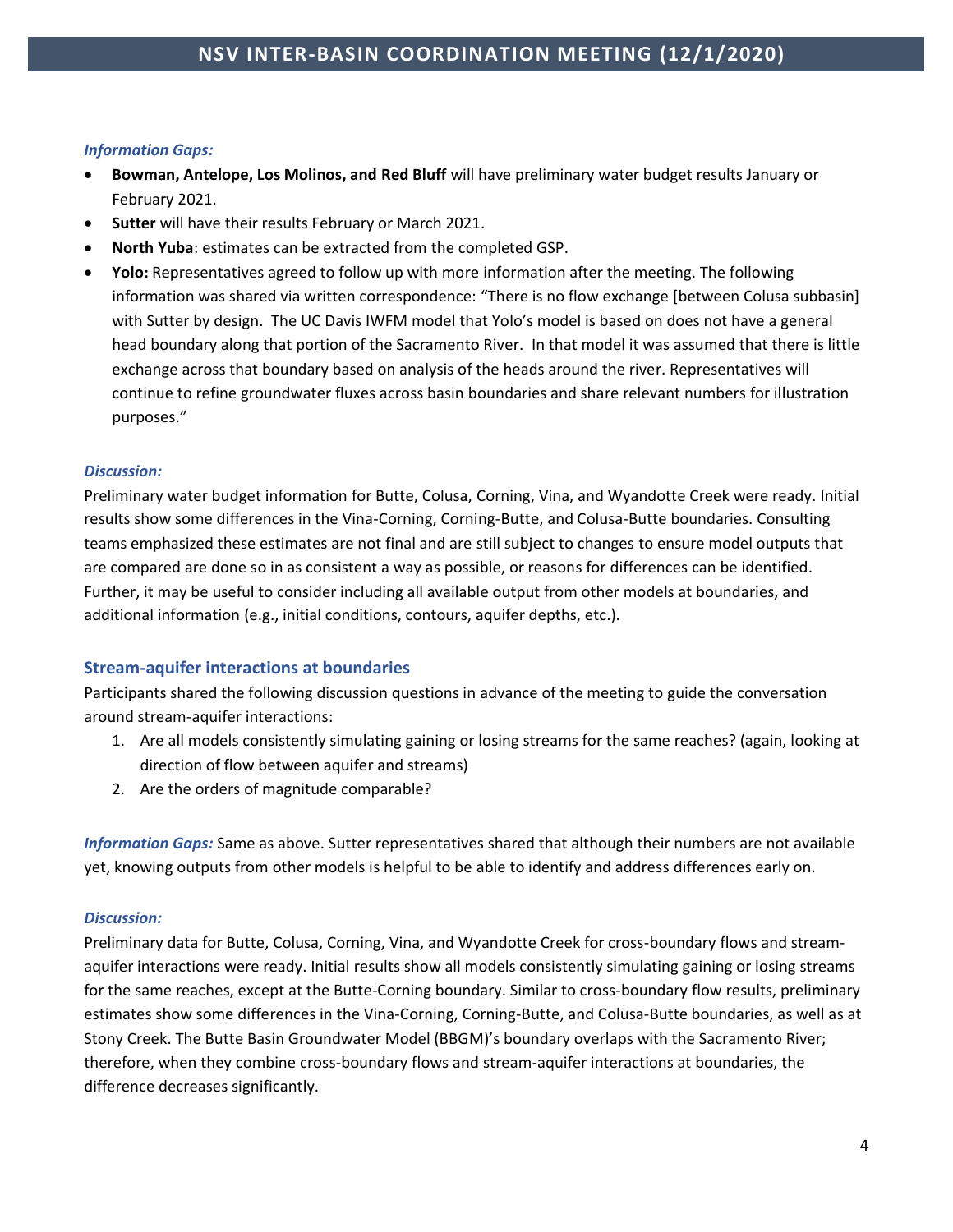The technical teams determined they need more information to determine what could and should be adjusted. For example, it would be important to identify where those differences occur (deeper or shallow aquifer),initial conditions, initial heads, and what each model considers to be the bottom of the basin. A potential next step could be to compare initial estimates with simulated contour levels.

Representatives shared their perspectives on what constitutes a significant difference vs. negligible difference between models. The technical teams understand the values will never match perfectly, so it would be important to determine what % difference the subbasin GSAs are okay living with? 10%, 15%, 20%? What are the implications of % difference? Some believed it would be hard to define a single number, as it would depend on data calibration. Others suggested that the differences in the models may not be as important as long as they are similar, since sustainability is tied to the Sustainable Management Criteria (SMC) set which relies on observed conditions based on monitoring. Participants agreed it would be important to revisit these questions at a later meeting.

It will be important to complete discussions as suggested and attempt to resolve or at least understand causes of substantial differences before distributing this information broadly. Ultimately, it will be important to set expectations reasonably, given that initial GSP development is underway, and models, water budgets, etc. will likely be updated over time. These numbers may be reconciled at the 5-year GSP updates.

#### **Hydrogeologic (HG) Conditions**

Participants shared their thoughts regarding their desired approach to gather and compare information regarding HG conditions. Suggestions included sharing cross-sections from GSPs, focus on discussion on principle aquifer definitions, and potentially considering the Airborne Electromagnetic (AEM) Survey conducted primarily in Butte and Glenn Counties (overlying portions of the Vina, Corning, Colusa, and Butte subbasins) to determine how to include survey results (or not) consistently across subbasins.

#### **Outcomes | Next Steps**

- The technical teams from adjacent subbasins (ex. Butte, Colusa, Corning, and Vina) will meet to better understand the methods and assumptions used in the different models and identify appropriate ways to compare and communicate the information on cross-boundary flows, and stream-aquifer interactions at boundaries with the public. Smaller groups will provide an update at the next meeting.
- The full group will meet again when all water budget results are available (between late February-April).

### **4. Outreach & Engagement**

Participants considered opportunities for regional outreach efforts and refined materials to communicate progress from ongoing inter-basin coordination efforts in their respective public venues (e.g., board meetings, advisory committees, etc.). The main information to communicate with the public includes the frequency of meetings, agencies involved, updates on ongoing coordination among technical consultants, timeline of efforts,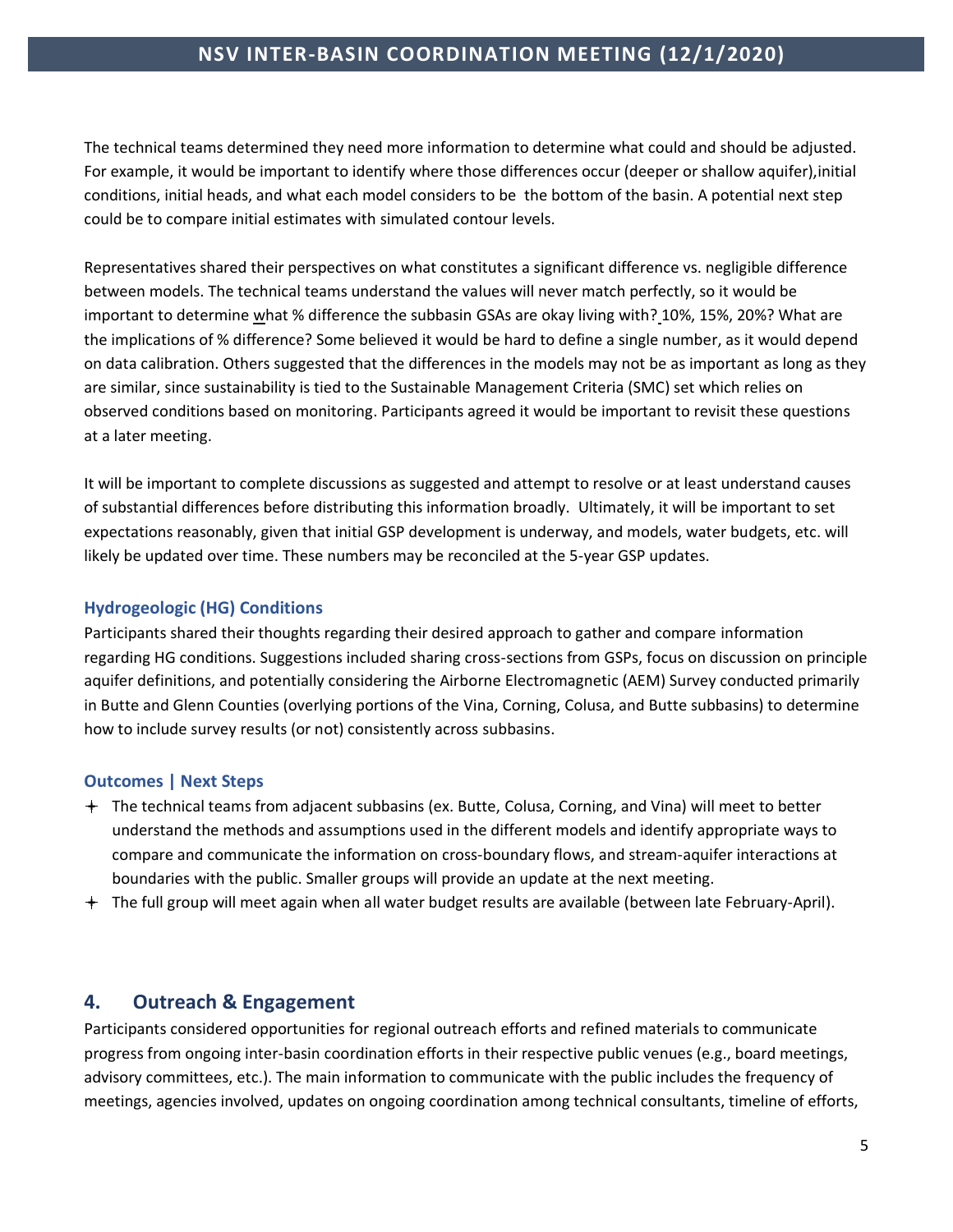and clarification that this is not a decision-making group. These meetings could make individual GSPs better by identifying and addressing differences before GSPs are finalized and submitted and encouraging transparent communication across subbasins.

*Outreach materials:* Participants reviewed communication materials developed so far and provided input.

- <sup>+</sup> Inter-basin Coordination Website [Access Here]
- + Inter-basin Coordination Flyer [\[Access Here\]](http://www.buttecounty.net/wrcdocs/planning/SGWMA/InterbasinCoordination/06_NSV_InterBasin_Coordination_Flyer_v12-8-2020.pdf)
- + Inter-basin Coordination Presentation [\[Access Here\]](http://www.buttecounty.net/wrcdocs/planning/SGWMA/InterbasinCoordination/Slides_07_Inter-basin%20Coordination%20101_v6.pdf)
- Compiled Modeling Tools Highlights [\[Access Here\]](http://www.buttecounty.net/wrcdocs/planning/SGWMA/InterbasinCoordination/08_NSV_Background%26Compiled_Modeling_Tools_2020-12-2_v2.pdf)

*Regional Public Meeting:* Representatives considered the possibility of hosting a regional public meeting to discuss inter-basin coordination efforts and inviting board members to participate. Some suggested hosting the meeting during the process to establish SMCs and Project and Management Actions (PMAs), other suggested September would be better to show regional commitment to coordination throughout GSP implementation and to communicate lessons learned. Participants agreed to continually communicate questions and concerns expressed during their respective meetings, so that the group can address issues as they emerge.

#### **Outcomes | Next Steps**

CBI will make suggested revisions to the NSV flyer

#### **5. GSP Development Status**

Due to time limitations, not all subbasin representatives gave a brief update on current Groundwater Sustainability Plan (GSP) development status. Some shared key highlights since the last meeting:

- **Antelope, Bowman, Los Molinos, and Red Bluff Subbasins:** Tehama County experimented with different outreach strategies, including webinars and small "tailgate" meetings. Overall, webinars were more successful, as not as many people attended tailgates.
- Colusa Subbasin: The Colusa Subbasin will host two virtual public meetings on December 9<sup>th</sup> and December 10<sup>th</sup>, more details on the website.

For more information, visit the subbasins' websites in the table below.

| <b>Subbasin</b>    | <b>Website</b> |
|--------------------|----------------|
| Antelope           | Website        |
| <b>Bowman</b>      | Website        |
| <b>Butte</b>       | Website        |
| <b>Los Molinos</b> | Website        |
| <b>Red Bluff</b>   | Website        |
| Corning            | Website        |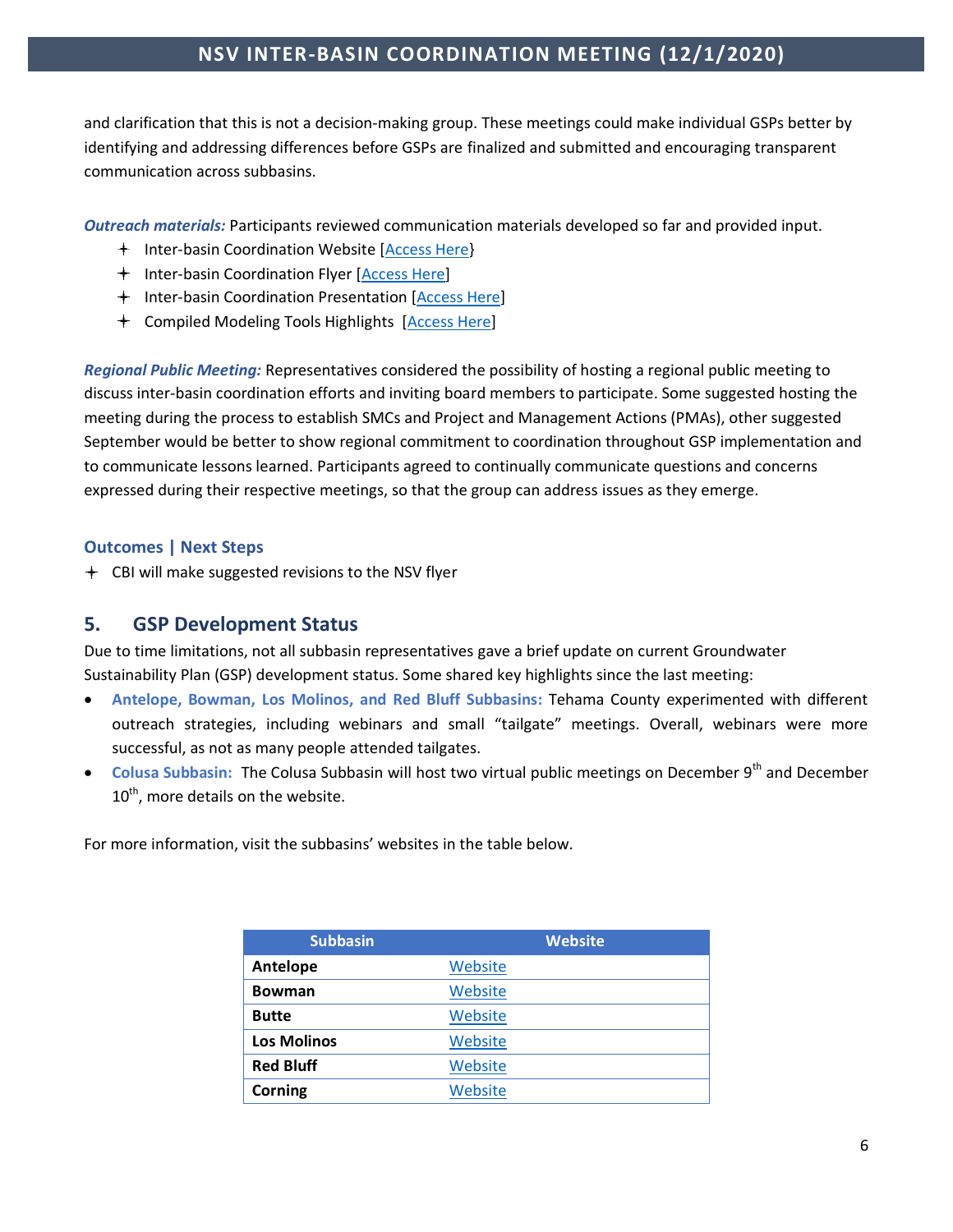| Colusa                 | Websites (Glenn)   (Colusa) |
|------------------------|-----------------------------|
| <b>Sutter</b>          | Website                     |
| Vina                   | Websites (Vina)   (RCRD)    |
| <b>Wyandotte Creek</b> | Website                     |
| Yolo                   | Website                     |

### **6. Inter-basin Coordination Road Map**

The figure below outlines the inter-basin coordination road map. It will continue to be adapted and refined throughout the process.



#### **7. Next Steps.**

- **Information-sharing template:** Technical teams from adjacent subbasins will meet to identify appropriate ways to compare and communicate information on model assumptions, cross-boundary flows, and streamaquifer interactions at boundaries. Staff and consultants will meet again when all water budget results are available for comparison and integrated into the information-sharing template to review compiled data, identify any significant differences, and discuss potential ways to reconcile those differences, as warranted.
- **Outreach and Communication:** CBI will make adjustments to the communication and outreach materials and redistribute. Subbasin representatives will provide regular inter-basin coordination updates at their respective public venues.
- **Next meeting:** TBD (February-April 2021). May consider a staff-only meeting in January.